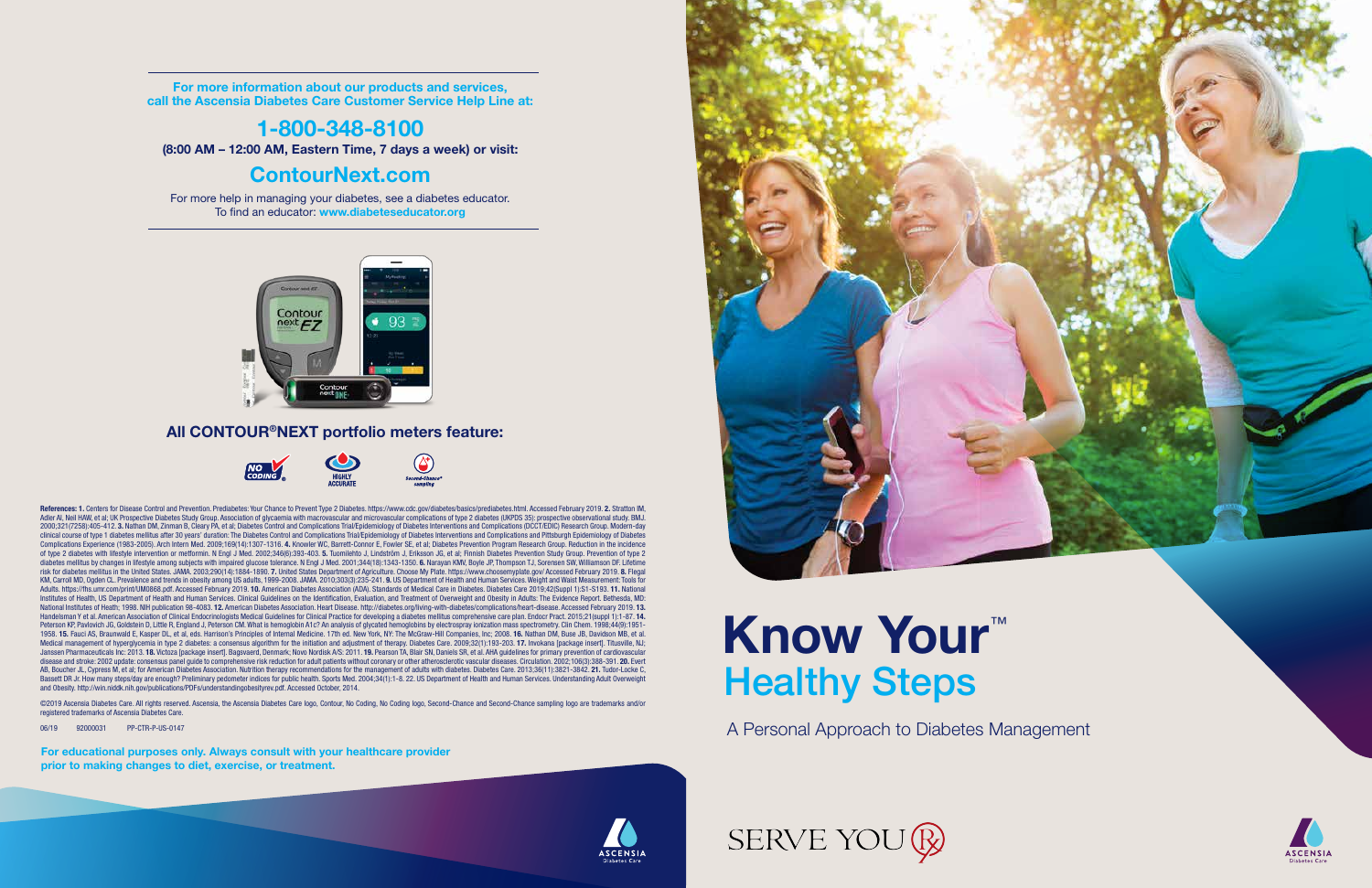Diabetes is a growing global health concern. The Centers for Disease Control and Prevention reports that over 30 million people are affected by diabetes in the United States.<sup>1</sup> Knowing the steps to better health may help you reduce your risk of developing complications from diabetes.<sup>2</sup>

# Know Your<sup>™</sup> Healthy Steps

### Knowledge Is Power

- Knowing the risk factors for diabetes
- Knowing your numbers and your goals for your blood sugar, cholesterol, and blood pressure
- Knowing how your food affects your blood sugar
- Knowing the potential for complications from diabetes and how to help prevent them
- Knowing how physical activity can help your diabetes, blood pressure, and cholesterol
- Knowing that you CAN control your diabetes

### Knowing Your Healthy Steps Includes:

- Being physically active
- Eating a healthy diet
- $\bullet$  Eating enough fruits and vegetables<sup>7</sup>
- Reducing fats and sodium
- Maintaining a healthy weight
- Body mass index (BMI) <25. Your BMI is a calculation of your weight in relation to your height
- Use the BMI chart on the next page to find your number<sup>8</sup>
- Maintaining a healthy waist size: no more than 40 inches for men; no more than 36 inches for women<sup>9</sup>

### Knowledge Is Power

- Approximately 1 in 3 Americans born in the year 2000 will develop diabetes<sup>6</sup>
- The number of people with diabetes will more than double by the year 2050<sup>6</sup>
- Diabetes is a major cause of blindness, kidney failure, and amputations<sup>\*</sup> in the United States<sup>1</sup>
- Complications can be prevented $2,3$

### What Can Decrease Your Chance of Getting Diabetes?<sup>4,5</sup>

There are about 84 million people with prediabetes in the United States.<sup>1</sup> Prediabetes is a condition in which blood sugar or A1C (average blood sugar over time) levels are higher than normal, but not high enough to be diagnosed with diabetes. Prediabetes may put you at risk for developing type 2 diabetes, heart disease, and stroke.10

### Where it Begins: Prediabetes

### What Is Prediabetes?

- A1C of 5.7% to 6.4%<sup>10</sup> or
- FPG† 100 -125 mg/dL
- or
- 2-hour plasma glucose in the 75-g OGTT<sup>‡</sup> 140 -199 mg/dL

### What Is Diabetes?

• A1C of >7.0%<sup>10</sup>

### To get your BMI number<sup>11</sup>:

- Find your height in the far left column
- Find your weight in the line that goes across the top of the chart
- Draw a line from your height to your weight—that number is your BMI
- For example, if you are 5'6" tall and weigh 180 pounds, your BMI is 29

Always discuss your BMI results with your doctor.

 $\mathbf{S}^{3}$  and the contribution of the contribution of the contribution of the contribution of the contribution of the contribution of  $\mathbf{P}$  articipant Guide

† Fasting plasma glucose, or FPG, is a test performed after going without food for at least 8 hours and is used to diagnose diabetes. ‡ Oral glucose tolerance test, or OGTT, is a test performed to measure the body's ability to use sugar. It can be used to diagnose prediabetes and diabetes.

\*Nontraumatic lower-limb amputations.

|     |     |     | <b>Body mass index (BMI)</b> |     |                    |     |     |                        |     |               |     |              |     |                   |     |     |              |
|-----|-----|-----|------------------------------|-----|--------------------|-----|-----|------------------------|-----|---------------|-----|--------------|-----|-------------------|-----|-----|--------------|
|     |     |     |                              |     |                    |     |     | <b>Weight (pounds)</b> |     |               |     |              |     |                   |     |     |              |
| 130 | 140 | 150 | 160                          | 170 | 180                | 190 | 200 | 210                    | 220 | 230           | 240 | 250          | 260 | 270               | 280 | 290 | 300          |
| 33  | 35  | 38  | 40                           | 43  | 45                 | 48  | 50  | 53                     | 55  | 58            | ഩ   | 63           | 65  | 68                | 70  | 73  | 75           |
| 31  | 34  | 36  | 39                           | 41  | 43                 | 46  | 48  | 51                     | 53  | 56            | 58  | 60           | 63  | 65                | 68  | 70  | 72           |
| 30  | 33  | 35  | 37                           | 40  | 42                 | 44  | 47  | 49                     | 51  | 54            | 56  | 58           | 61  | 63                | 65  | 68  | 70           |
| 29  | 31  | 34  | 36                           | 38  | 40                 | 43  | 45  | 47                     | 49  | 52            | 54  | 56           | 58  | 61                | 63  | 65  | 67           |
| 28  | 30  | 33  | 35                           | 37  | 39                 | 41  | 43  | 46                     | 48  | 50            | 52  | 54           | 56  | 59                | 61  | 63  | 65           |
| 27  | 29  | 31  | 34                           | 36  | 38                 | 40  | 42  | 44                     | 46  | 48            | 50  | 52           | 54  | 57                | 59  | 61  | 63           |
| 26  | 28  | 30  | 32                           | 34  | 36                 | 38  | 40  | 43                     | 45  | 47            | 49  | 51           | 53  | 55                | 57  | 59  | 61           |
| 25  | 27  | 29  | 31                           | 33  | 35                 | 37  | 39  | 41                     | 43  | 45            | 47  | 49           | 51  | 53                | 55  | 57  | 59           |
| 25  | 27  | 28  | 30                           | 32  | 34                 | 36  | 38  | 40                     | 42  | 44            | 45  | 47           | 49  | 51                | 53  | 55  | 57           |
| 24  | 26  | 27  | 29                           | 31  | 33                 | 35  | 37  | 38                     | 40  | 42            | 44  | 46           | 48  | 49                | 51  | 53  | 55           |
| 23  | 25  | 27  | 28                           | 30  | 32                 | 34  | 36  | 37                     | 39  | 41            | 43  | 44           | 46  | 48                | 50  | 51  | 53           |
| 22  | 24  | 26  | 28                           | 29  | 31                 | 33  | 34  | 36                     | 38  | 40            | 41  | 43           | 45  | 46                | 48  | 50  | 52           |
| 22  | 23  | 25  | 27                           | 28  | 30                 | 32  | 33  | 35                     | 37  | 38            | 40  | 42           | 43  | 45                | 47  | 48  | 50           |
| 21  | 23  | 24  | 26                           | 27  | 29                 | 31  | 32  | 34                     | 36  | 37            | 39  | 40           | 42  | 44                | 45  | 47  | 49           |
| 20  | 22  | 24  | 25                           | 27  | 28                 | 30  | 31  | 33                     | 35  | 36            | 38  | 39           | 41  | 42                | 44  | 46  | 47           |
| 20  | 21  | 23  | 24                           | 26  | 27                 | 29  | 30  | 32                     | 34  | 35            | 37  | 38           | 40  | 41                | 43  | 44  | 46           |
| 19  | 21  | 22  | 24                           | 25  | 27                 | 28  | 30  | 31                     | 33  | 34            | 36  | 37           | 38  | 40                | 41  | 43  | 44           |
| 19  | 20  | 22  | 23                           | 24  | 26                 | 27  | 29  | 30                     | 32  | 33            | 35  | 36           | 37  | 39                | 40  | 42  | 43           |
| 18  | 20  | 21  | 22                           | 24  | 25                 | 27  | 28  | 29                     | 31  | 32            | 34  | 35           | 36  | 38                | 39  | 41  | 42           |
| 18  | 19  | 20  | 22                           | 23  | 24                 | 26  | 27  | 29                     | 30  | 31            | 33  | 34           | 35  | 37                | 38  | 39  | 41           |
| 17  | 19  | 20  | 21                           | 22  | 24                 | 25  | 26  | 28                     | 29  | 30            | 32  | 33           | 34  | 36                | 37  | 38  | 40           |
| 17  | 18  | 19  | 21                           | 22  | 23                 | 24  | 26  | 27                     | 28  | 30            | 31  | 32           | 33  | 35                | 36  | 37  | 39           |
| 16  | 18  | 19  | 20                           | 21  | 23                 | 24  | 25  | 26                     | 28  | 29            | 30  | 31           | 33  | 34                | 35  | 36  | 38           |
| 16  | 17  | 18  | 20                           | 21  | 22                 | 23  | 24  | 26                     | 27  | 28            | 29  | $30^{\circ}$ | 32  | 33                | 34  | 35  | 37           |
| 15  | 17  | 18  | 19                           | 20  | 21                 | 23  | 24  | 25                     | 26  | 27            | 29  | 30           | 31  | 32                | 33  | 34  | 36           |
| 15  | 16  | 17  | 19                           | 20  | 21                 | 22  | 23  | 24                     | 25  | 27            | 28  | 29           | 30  | 31                | 32  | 34  | 35           |
| 15  | 16  | 17  | 18                           | 19  | 20                 | 21  | 23  | 24                     | 25  | 26            | 27  | 28           | 29  | 30                | 32  | 33  | 34           |
| 14  | 15  | 17  | 18                           | 19  | 20                 | 21  | 22  | 23                     | 24  | 25            | 26  | 28           | 29  | 30                | 31  | 32  | 33           |
| 14  | 15  | 16  | 17                           | 18  | 19                 | 20  | 21  | 23                     | 24  | 25            | 26  | 27           | 28  | 29                | 30  | 31  | 32           |
| 14  | 15  | 16  | 17                           | 18  | 19                 | 20  | 21  | 22                     | 23  | 24            | 25  | 26           | 27  | 28                | 29  | 30  | 31           |
|     |     |     |                              |     | <b>UNDERWEIGHT</b> |     |     |                        |     | <b>NORMAL</b> |     |              |     | <b>OVERWEIGHT</b> |     |     | <b>OBESE</b> |

 $\begin{array}{c} 4\cdot5\cdot9\cdot9\cdot9\cdot10\cdot11\cdot12\cdot13\cdot14\cdot15\cdot12\cdot14\cdot15\cdot12\cdot14\cdot15\cdot12\cdot14\cdot15\cdot12\cdot14\cdot15\cdot12\cdot14\cdot15\cdot12\cdot14\cdot15\cdot12\cdot14\cdot15\cdot12\cdot14\cdot15\cdot12\cdot14\cdot14\cdot15\cdot12\cdot14\cdot14\cdot15\cdot12\cdot14\cdot14\cdot14\cdot15\cdot12\cdot14\cdot14\cdot14\cdot15\cdot12\cdot1$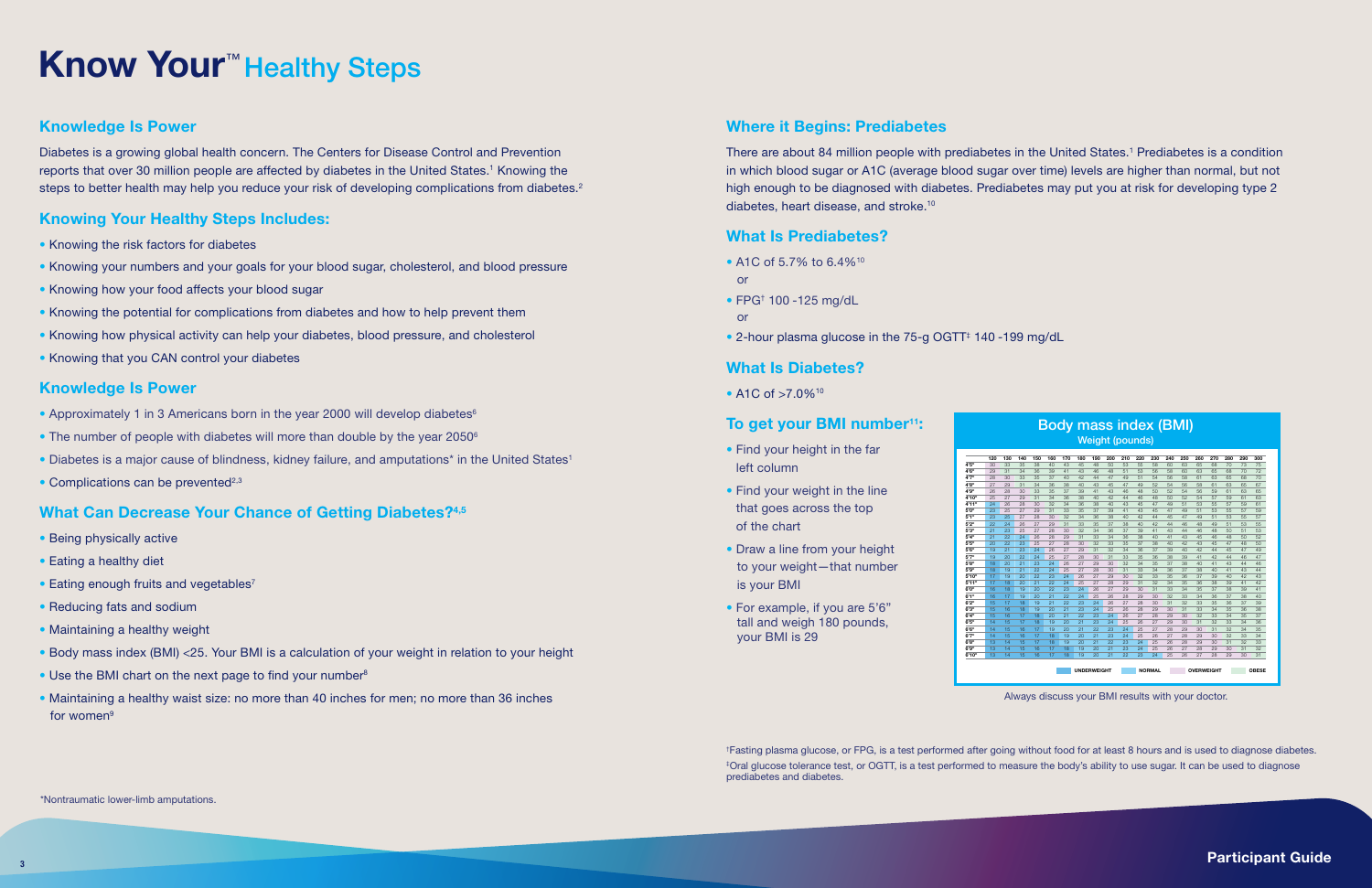### Key Factors to Consider

- If you have diabetes, you are:
- Two times more likely to develop heart disease or have a stroke<sup>12</sup>
- More likely to go blind. (Diabetic retinopathy is the most frequent cause of new cases of blindness among adults aged 20 to 74 years) $10$
- $\bullet$  At risk for kidney disease<sup>10</sup>
- At risk for numbness and tingling in the foot which can lead to amputation if left untreated.<sup>10</sup>

### Complications of Diabetes

### However, by keeping your blood sugar in control, you can help reduce the risk of the complications of diabetes<sup>2,3</sup>

To help reduce your risk $4,5,12$ :

- Eat healthy
- Be physically active
- Test your blood sugar
- Talk to your healthcare provider (HCP) about other appropriate measures



CONTOUR®NEXT ONE Blood Glucose Meter

CONTOUR®NEXT EZ Blood Glucose Meter

 $\frac{1}{5}$  participant Guide  $\frac{1}{5}$  Participant Guide

### Blood Sugar Testing

A blood sugar (or blood glucose) test tells you how much sugar is in your blood at the moment it is tested. Testing tells you if your blood sugar is too high or too low. Testing your blood sugar may indicate if your meal plan, medication, and physical activity levels are working to help manage your diabetes. For example, if you test your blood sugar before and then 2 hours after the start of a meal, you can see the effect of that meal on your blood sugar. This can help you make healthy food choices and learn how to plan meals. The same can be true for exercise. If you test before and after a brisk walk, you may see the effect of exercise on your blood sugar results.

### STEP 1: Know Your Numbers

The great news is that you can improve your overall health and reduce your risk of developing complications. Following the healthy steps outlined on the following pages may help you take control of your diabetes.

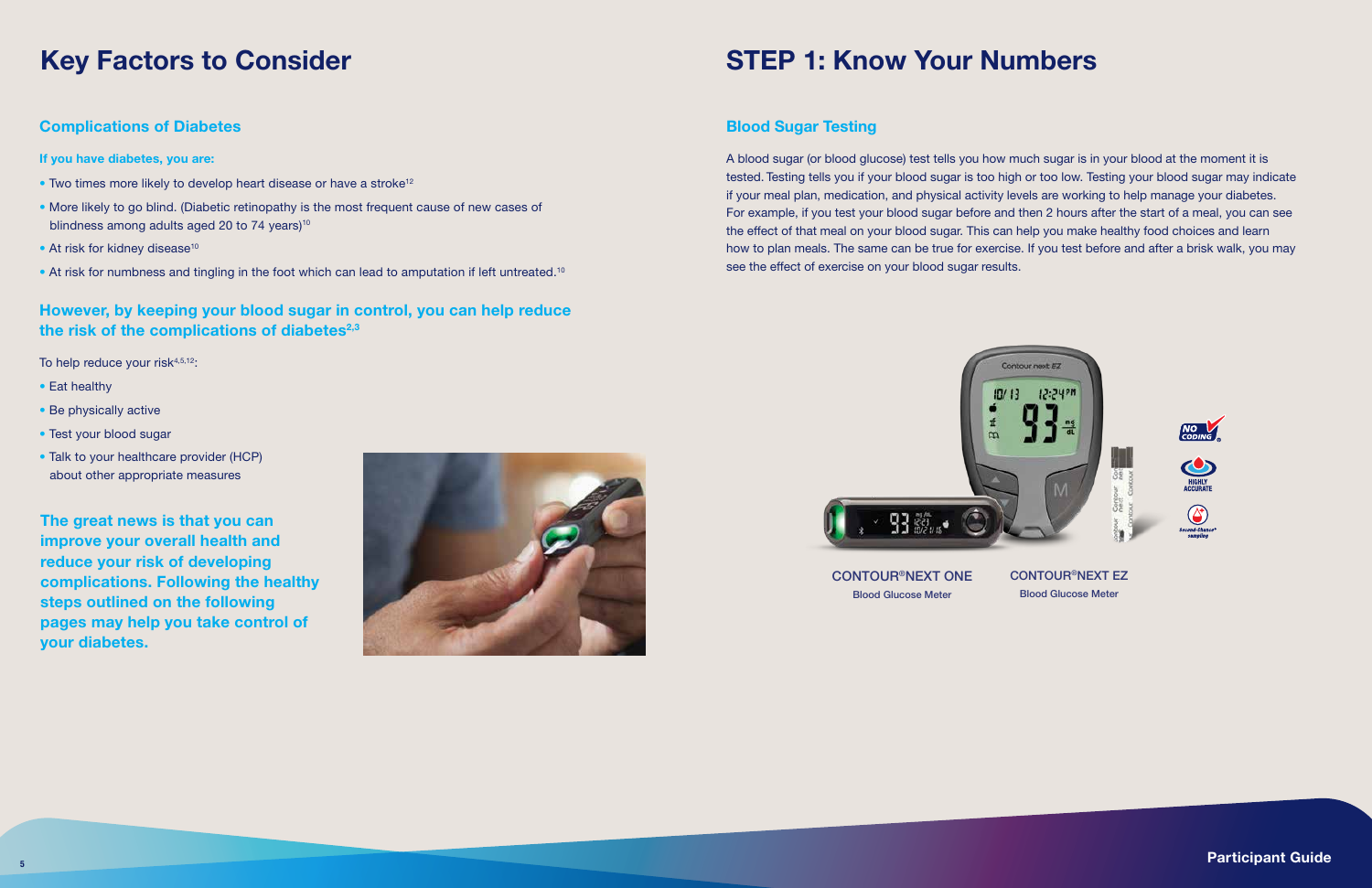The A1C test tells you your average blood sugar control over the past several months.10 The A1C test looks at the amount of sugar that has attached to the hemoglobin (red blood cells) in the blood. As blood sugar levels rise, more and more sugar attaches to the hemoglobin.14 The A1C test result is shown as either a percentage or as eAG, which is a number more like your daily blood sugar tests.<sup>15</sup>

### A1C (Hemoglobin A1C) or eAG (Estimated Average Glucose)

High levels of lipids in your blood can cause heart disease, heart attack, and stroke. It is important to keep your lipids at a healthy level. Check your lipid levels at least once a year and speak with your HCP if any action needs to be taken. Your HCP may recommend medications to help reach your blood pressure and lipid goals.

For a complete list of recommended follow-up tests and exams, refer to the table below.

|         | A1C Average Glucose <sup>t</sup> (eAG) Conversion Table <sup>10</sup> |
|---------|-----------------------------------------------------------------------|
| A1C (%) | <b>Blood sugar (mg/dL)</b>                                            |
| 6       | 126                                                                   |
| 7       | 154                                                                   |
| 8       | 183                                                                   |
| 9       | 212                                                                   |
| 10      | 240                                                                   |
| 11      | 269                                                                   |
| 12      | 298                                                                   |

An A1C test can be done by a laboratory test or in an HCP's office. Testing your A1C in an HCP's office gives you the opportunity to discuss the result during your visit.

## Testing Your A1C

|                                                       | <b>Goals for Control</b>                              |                                                       |
|-------------------------------------------------------|-------------------------------------------------------|-------------------------------------------------------|
| <b>Test</b>                                           | AACE <sup>13¶</sup>                                   | ADA <sup>10</sup>                                     |
| Fasting/before-meal blood<br>sugar                    | $<$ 110 mg/dL                                         | 80-130 mg/dL                                          |
| After-meal blood sugar<br>2 hours after start of meal | $<$ 140 mg/dL                                         | $<$ 180 mg/dL                                         |
| A <sub>1</sub> C                                      | ≤6.5% <sup>#</sup>                                    | $<7\%$ <sup>#</sup>                                   |
| <b>Blood pressure</b>                                 | $<$ 130/80 mm Hg                                      | <140/90 mm Hg**                                       |
| Urinary Albumin-to-Creatinine<br>Ration (UACR)        | <30 µg/mg creatinine<br>on a spot sample <sup>#</sup> | <30 µg/mg creatinine<br>on a spot sample <sup>#</sup> |
| Lipids (fats)                                         |                                                       |                                                       |
| <b>LDL</b> cholesterol                                | <100 mg/dL for<br>moderate risk                       | $<$ 100 mg/dL                                         |
| <b>HDL</b> cholesterol                                | >40 mg/dL for men<br>>50 mg/dL for women              | >40 mg/dL for men<br>>50 mg/dL for women              |
| <b>Triglycerides</b>                                  | $<$ 150 mg/dL                                         | $<$ 150 mg/dL                                         |

II For non-pregnant adults.

¶ American Association of Clinical Endocrinologists.

# More or less strict goals may be appropriate for individual patients. Discuss your goal with your HCP.

\*\*Lower targets may be appropriate for some people.

7 Participant Guide in the contract of the contract of the contract of the contract of the contract of the contract of the contract of the contract of the contract of the contract of the contract of the contract of the con

## Know Your Goals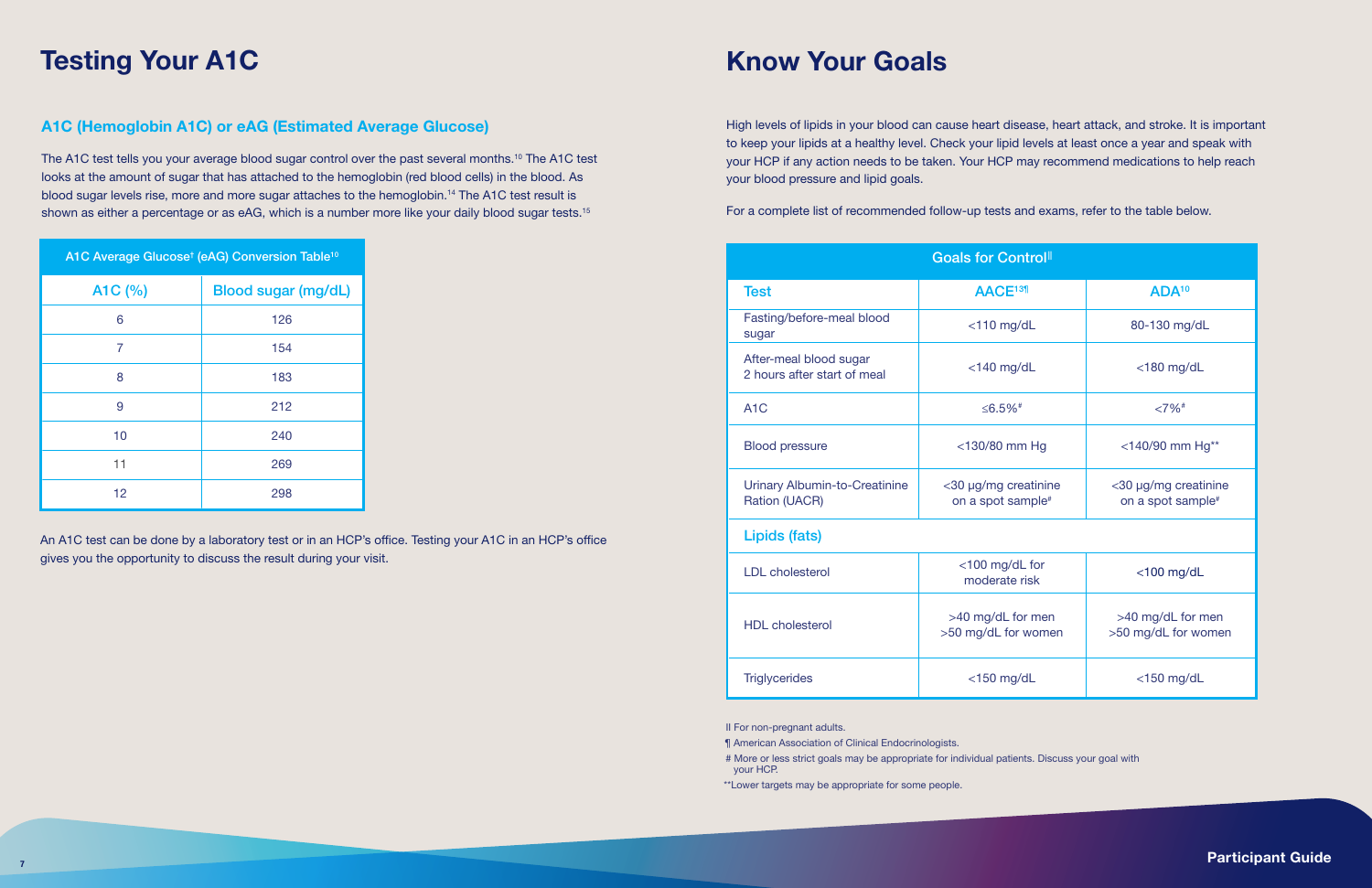<sup>9</sup> Participant Guide

\*Aspirin is not appropriate for everyone, so be sure to talk to your HCP before you begin an aspirin regimen. If you are taking a prescription product for diabetes, it is especially important to talk to your HCP because aspirin can interfere with certain diabetes medications.

### Aspirin Therapy\*

The American Heart Association and the American Diabetes Association guidelines recommend the consideration of regular aspirin therapy to help prevent heart attacks and recurrent strokes in certain high-risk patients.10,19



Actos® is a registered trademark of Takeda Chemical Industries, Ltd. Amaryl® is a registered trademark of Aventis Pharmaceuticals. Apidra® is a registered trademark of sanofi-aventis U.S. LLC. Avandia® is a registered trademark of GlaxoSmithKline. Byetta® is a registered trademark of Amylin Pharmaceuticals, Inc. Glucophage® is a registered trademark of Merck Sante S.A.S. and licensed to Bristol-Myers Squibb Company. Glucotrol® and Glucotrol XL® are registered trademarks of Pfizer Inc. Glynase® is a registered trademark of Pfizer Inc. Glyset® is a registered trademark of Bayer Pharmaceuticals Corporation. Humalog® is a registered trademark of Eli Lilly and Company. Invokana® is a registered trademark of Janssen Pharmaceuticals, Inc. Januvia is a registered trademark of Merck & Co. Lantus® is a registered trademark of sanofi-aventis U.S. LLC. Levemir® is a registered trademark of Novo Nordisk A/S. Micronase® is a registered trademark of Pfizer Inc. NovoLog® is a registered trademark of Novo Nordisk A/S. Prandin® is a registered trademark of Novo Nordisk A/S. Precose® is a registered trademark of Bayer Pharmaceuticals Corporation. Starlix® is a registered trademark of Novartis Pharmaceuticals Corporation. Symlin® is a registered trademark of Amylin Pharmaceuticals, Inc. Victoza® is a registered trademark of Novo Nordisk A/S.

### STEP 2: Know Your Medications **Another Treatment Option**

### Understand Your Medications

There are different oral medications, non-insulin injectables, and many types of insulin sold in the United States to treat diabetes. It is important to have regular discussions with your healthcare team about your medications and diabetes management plan. Your medications may need to be adjusted according to changes in your diet and physical activity level.

#### Oral diabetes medications<sup>16,17</sup> Alpha-glucosidase Inhibitors (acarbose/Precose® and miglitol/Glyset®) Work in the intestines by blocking or slowing the breakdown of carbohydrates, reducing blood sugar peaks after meals. Biguanides (metformin/Glucophage®) Work mostly by decreasing the amount of sugar produced by the liver. DPP-4 **Inhibitors** (sitagliptin/Januvia®) Help your body keep balanced blood sugar levels by doing 2 things: • Increasing insulin when blood sugar is high, especially after you eat • Reducing the amount of sugar made by your liver after you eat Meglitinides (repaglinide/Prandin® and nateglinide/Starlix®) Cause the pancreas to release more insulin, are taken before meals, and have the chance of causing hypoglycemia. Secretagogues/ **Sulfonylureas** (such as glyburide/Micronase® and Glynase®, glimepiride/Amaryl®, and glipizide/Glucotrol® and Glucotrol XL®) Cause the pancreas to release more insulin and may cause hypoglycemia. Sodium-glucose co-transporter 2 (SGLT2) inhibitors (canagliflozin/Invokana®) Decreases blood glucose levels by increasing the amount of glucose that is excreted in the urine. **Thiazolidinediones** (TZDs) or glitazones (rosiglitazone/Avandia® and pioglitazone/Actos®) Help muscle and fat cells to use sugar more effectively and reduce the amount of sugar produced in the liver. Non-insulin injectables<sup>16,18</sup> Incretin Mimetics (exenatide/Byetta® and liraglutide/Victoza®) Work to lower blood sugar levels by helping your body secrete more insulin when eating. **Pramlintide/Symlin<sup>®</sup>** Helps replace a hormone (amylin) your body may be missing that works along with insulin to keep your blood sugar levels in balance. Injected with meals, may cause weight loss and nausea.  $Insulin<sup>13</sup>$ **Basal Insulin therapy that helps you control blood sugar between meals and during sleep; sometimes** referred to as "long-acting insulin." Examples include Lantus® (glargine) and Levemir® (detemir). **Bolus** Insulin therapy that helps you control blood sugar from meals—meaning it is released in a burst; sometimes referred to as "rapid-acting insulin." Examples include NovoLog® (aspart), Humalog® (lispro), and Apidra® (glulisine). Diabetes Medications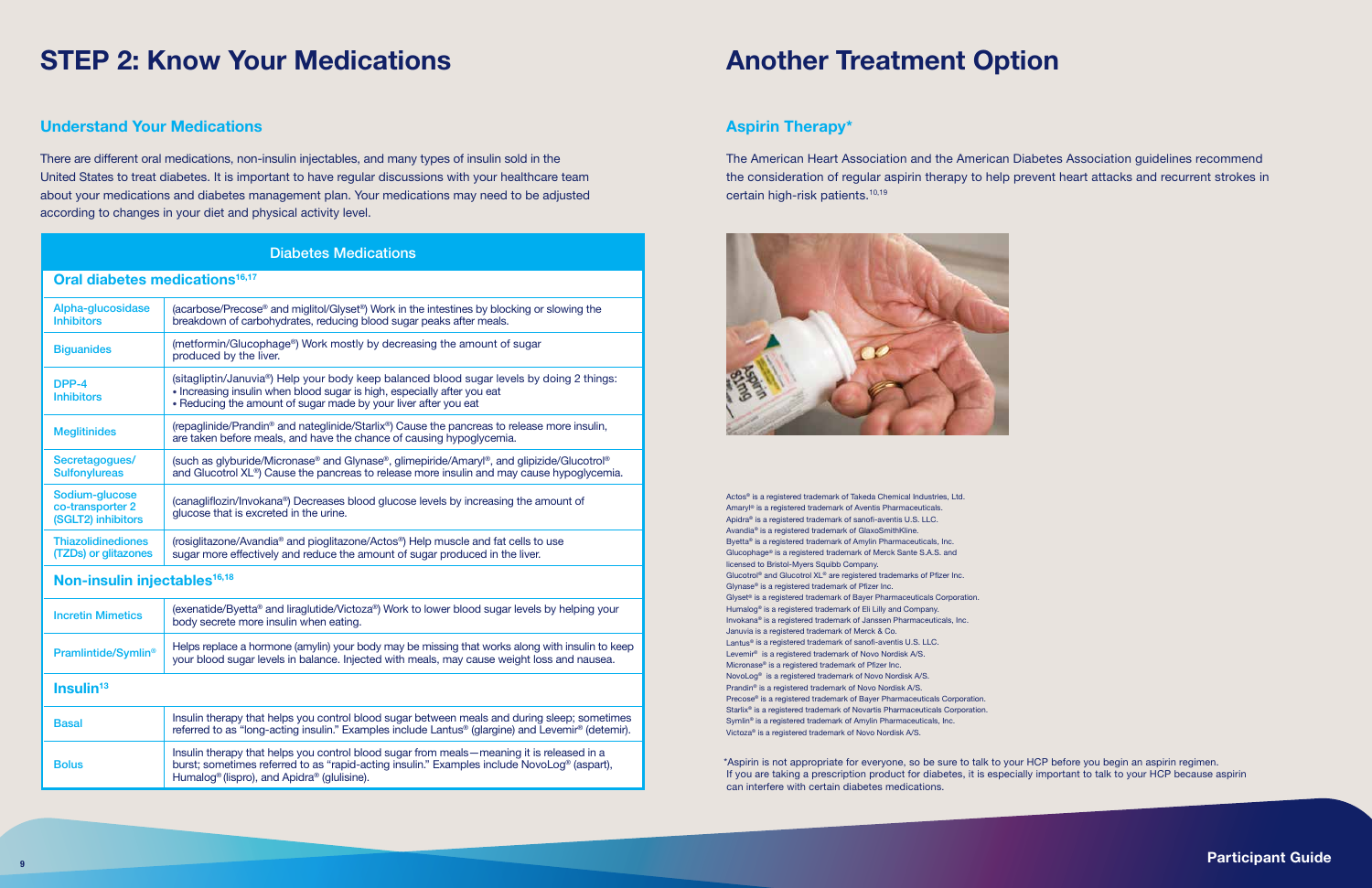### What You Need To Know About Nutrition Therapy

- The United States Department of Agriculture's (USDA's) MyPlate provides many options to help people make healthy food choices every day. For more information visit www.ChooseMyPlate.gov<sup>7</sup>
- For specific nutrition guidelines for managing your diabetes, meet with your RDN. Your RDN will teach you how the food you eat affects your blood sugar and how you can make better food choices to control your diabetes
- For instance, in nutrition therapy you may learn about carb counting, which helps you figure out how much sugar is in your meal, and if you are on insulin, how much insulin you need at mealtime to keep your blood sugar within your target range<sup>20</sup>
- There is not a one-size-fits-all approach! Nutrition therapy will be tailored to YOUR individual needs, including your cultural background, traditions, lifestyle, financial means, and availability of food where you live<sup>20</sup>
- Your RDN will not make you give up all the foods you enjoy eating. Instead, your RDN will help you to adopt a healthy lifestyle, which includes "everything in moderation"

The American Diabetes Association (ADA) recommends nutrition therapy for all people with type 1 and type 2 diabetes. Consult with your healthcare team to find a Registered Dietician Nutritionist (RDN - an expert in nutrition) or other qualified HCP, who can personalize your meal plan to fit your individual needs. Within the first 6 months of your diabetes diagnosis, you should meet with your RDN 3 to 4 times. After 6 months, you should continue to visit with your RDN once a year.<sup>20</sup>

### Step 3: Know Your Nutrition

### Consult Your Healthcare Team to Develop Your Meal Plan

Don't hesitate to ask for help with your meal plan. Many health insurance plans cover nutrition and diabetes education sessions.20



The *Know Your™* Nutrition brochure has more information on healthy meal planning, including healthy food choices, portion control, carbohydrate counting, and understanding food labels.

Ask your HCP to share it with you when discussing your nutrition plan.

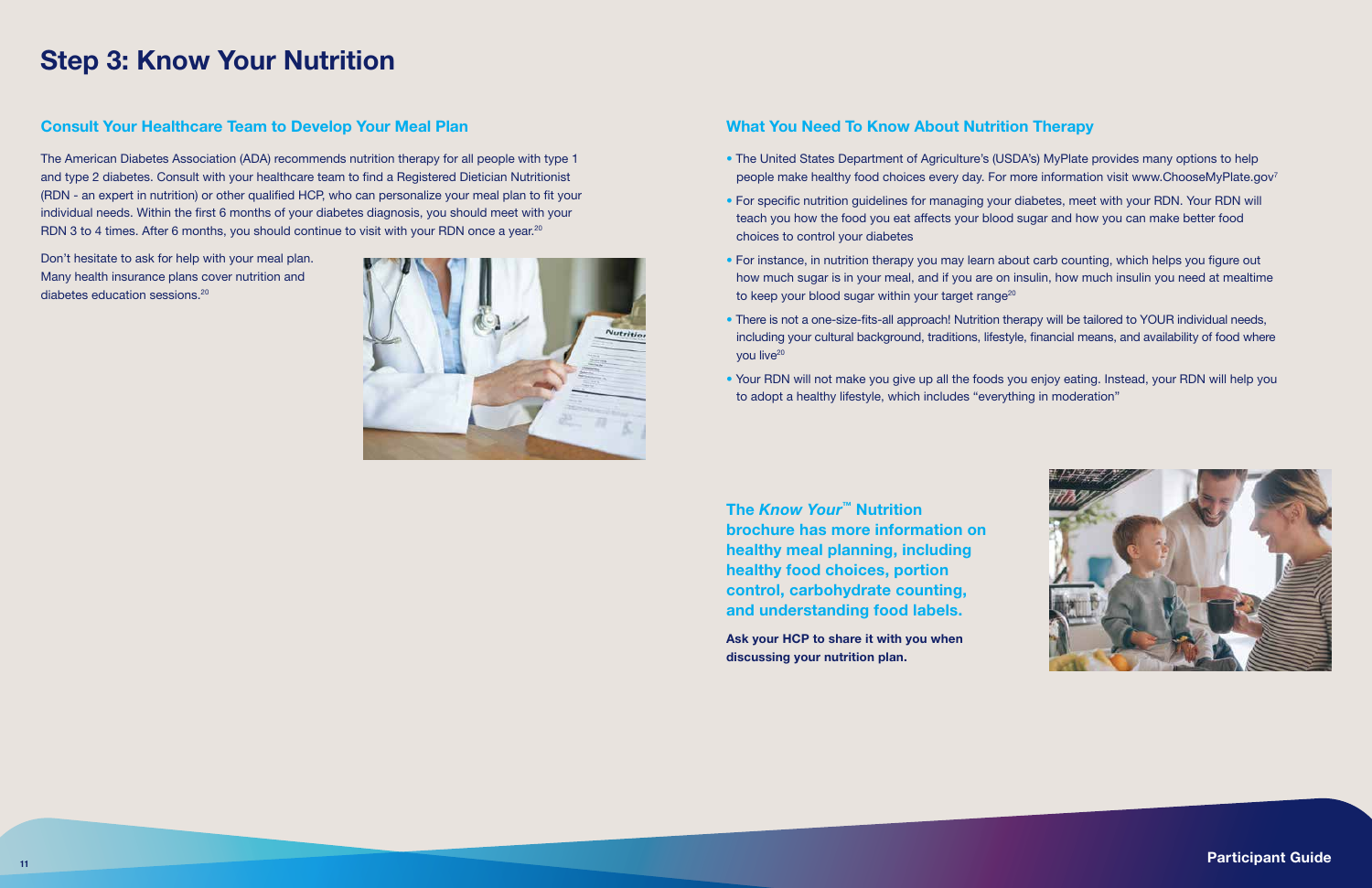### A Physical Activity Program to Improve Your Diabetes and General Health\*

Exercise is an important part of the diabetes management plan. Regular exercise has been shown to improve blood glucose control, reduce cardiovascular risk factors (blood pressure and cholesterol), contribute to weight loss, and improve well-being (reduce stress and increase energy levels).<sup>10</sup> Make sure you speak with your healthcare provider before starting any exercise regimen.

#### Goal:

• To increase your physical activity

#### Process:

- Start small and slowly build up the amount of activity you do
- Set goals
- Check your progress with a pedometer or activity tracking device

#### Outcome: improved quality of life

• Increased motivation and physical activity measured by a pedometer or activity tracker

#### The American Diabetes Association recommends that<sup>10</sup>:

- Individuals should do at least 150 minutes per week of moderate aerobic physical activity such as walking or bicycling
- Activity should be spread over at least 3 days per week
- Do not go more than 2 consecutive days without activity
- Performing resistance training (musclestrengthening exercises) at least 2-3 times per week, such as push ups and squats may improve glycemic control



### Count Your Healthy Steps

If you are new to exercise, walking may be a good activity for you to start with. You may want to start with 10 minutes a day and build up to 30 minutes slowly over time.

A pedometer is a tool that can help you keep track of your progress. This tool automatically counts and records the number of steps a person takes by sensing the motion of their hips.

Pedometers have improved over the years, with newer versions known as "activity trackers" or "wearable fitness trackers" such as Fitbit®†. A smartwatch, such as the Apple Watch, can also help track your physical activity.

Pedometers and activity trackers may be available at no cost or at a reduced cost, through your employer or healthcare provider. They are also available for purchase at most retailer and electronic stores.



## STEP 4: Know Your Physical Activity

† Endorsement is not implied.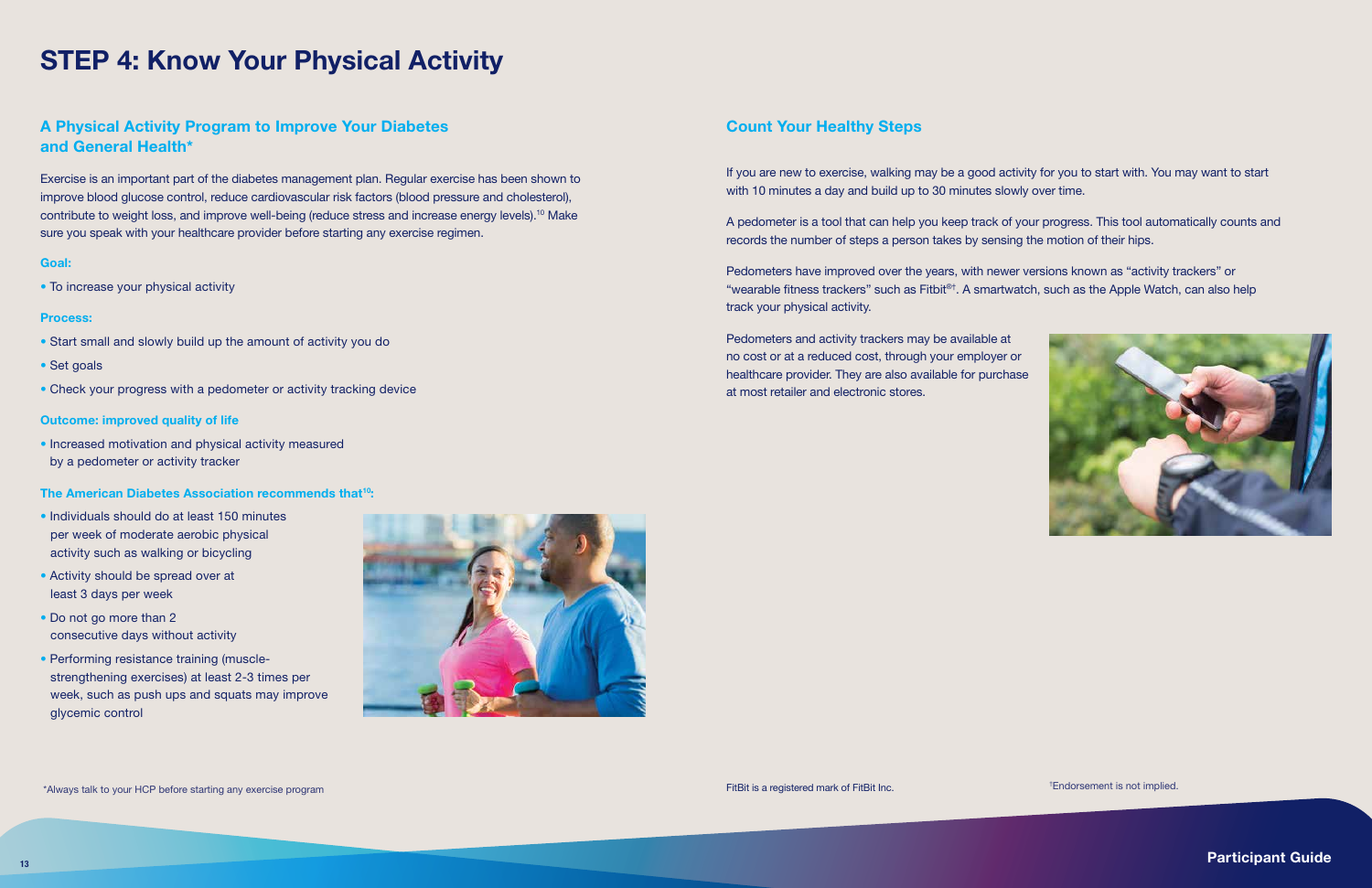### Let's See How Many Steps You Can Take in 30 Minutes

Steps in 10 minutes  $x$  3 =

\_\_\_\_\_\_\_ Steps in 30 minutes

I know that you can do even more. How many steps are enough? It really depends on your lifestyle and where you are starting from. The average for a moderately active person is about 5,000 to 7,500 steps a day (about 3 miles). $21$ 

Do you think you could do that many extra steps a day? If you do, you will meet the American Diabetes Association's recommendations.

Whatever the number of steps are that you are usually taking now is called your baseline. Now, you need to increase the number of steps that you are currently doing. These are your healthy steps! Studies have shown that if you have  $a^{21}$ :

#### How many steps do you take a day?

#### Steps/Day

## Get to Know Your Activity Tracker Calculating Your Steps per Day

### What Is an Activity Tracker?

An activity tracker is a device or application used for monitoring and tracking fitness-related metrics such as distance walked or run, calorie consumption, and weight, among others.

Most of these devices are now paired, in many cases wirelessly, to a computer or a smartphone for long-term data tracking. These trackers can track steps, distance, and calories burned. The information tracked on these devices may motivate you to get out and be more active!

### Take The Stairs!

While you wear your activity tracker, there are things you can do to increase your step count.

Skip the elevator and take the stairs! Challenge yourself by taking the stairs at least once a day and see the difference it makes. Consider parking your car farther away from the front door of places you drive to. Don't call your colleague across the office— walk and chat in person. Anytime you can, take more steps.

### Set Your Step Goal and Get Walking

Check your activity tracker several times a day so you can see how many steps you are taking. Are you close to your daily goal? Adjust your goals and activities as you need. Remember to test your blood sugar before and after any long walk so you can see how your physical activity can affect your blood sugar.

### Step Out!

Start with a 10-minute walk experiment.

How many steps do you think you can take in 10 minutes?

Now let's find out!

How many steps did you take in 10 minutes?



| <b>Sedentary lifestyle</b> | You are taking less than<br>5,000 steps/day  |
|----------------------------|----------------------------------------------|
| <b>Moderately</b>          | You are taking 5,000                         |
| active lifestyle           | to 7,500 steps/day                           |
| <b>Somewhat</b>            | You are taking 7,500                         |
| active lifestyle           | to 10,000 steps/day                          |
| <b>Active lifestyle</b>    | You are taking 10,000<br>to 12,500 steps/day |
| <b>Highly</b>              | You are taking more than                     |
| active lifestyle           | 12,500 steps/day                             |



| an  |  |
|-----|--|
|     |  |
|     |  |
| l   |  |
| han |  |
|     |  |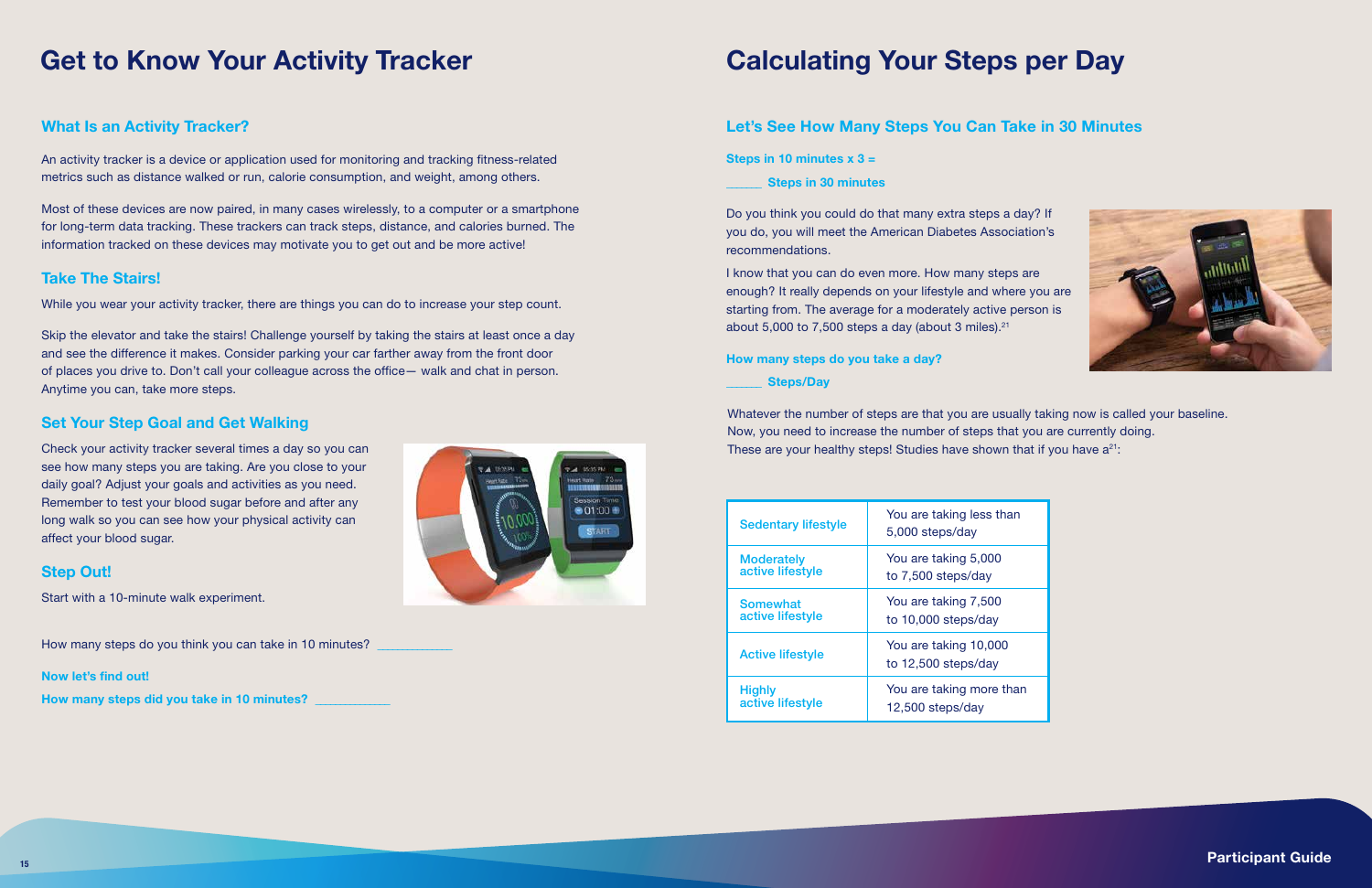### How Can I Set Goals to Increase My Daily Steps?

Try to do 150 minutes of activity per week (4,000 to 5,000 steps at least 5 days a week).<sup>22</sup> Then try to slowly increase the number of steps you take each week.

You might want to start by walking an extra 500 steps per week. For example, if your baseline is 2,000 steps, try to walk 2,500 steps in Week 2, and keep adding another 500 every week after that. By 5 weeks, you will have doubled the number of steps you are taking.

• If adding 500 steps feels like too much, you could try adding 300 steps a day or adding 500 steps after



- every 2 weeks instead
- If you feel you could do more, you could try to increase the number of steps you take by a bigger amount, such as 700 steps a day

### Fun Facts



Remember: these are only suggestions, and everyone is different. These recommendations may not be right for everyone, including older adults and those living with some long-term diseases.

### Gains and Losses: + and –

What do you gain and lose by increasing your physical activity?

Think about the positives you get when you do more physical activity. Write them down!

\_\_\_\_\_\_\_\_\_\_\_\_\_\_\_\_\_\_\_\_\_\_\_\_\_\_\_\_\_\_\_\_\_\_\_\_\_\_\_\_\_\_\_\_\_\_\_\_\_\_\_\_\_\_\_\_\_\_\_\_\_\_\_\_\_\_\_\_\_\_\_\_\_\_\_\_\_\_\_\_\_\_\_\_\_\_\_\_\_\_\_\_\_\_\_\_\_\_\_\_\_\_\_\_\_\_\_\_\_\_\_\_\_ \_\_\_\_\_\_\_\_\_\_\_\_\_\_\_\_\_\_\_\_\_\_\_\_\_\_\_\_\_\_\_\_\_\_\_\_\_\_\_\_\_\_\_\_\_\_\_\_\_\_\_\_\_\_\_\_\_\_\_\_\_\_\_\_\_\_\_\_\_\_\_\_\_\_\_\_\_\_\_\_\_\_\_\_\_\_\_\_\_\_\_\_\_\_\_\_\_\_\_\_\_\_\_\_\_\_\_\_\_\_\_\_\_ \_\_\_\_\_\_\_\_\_\_\_\_\_\_\_\_\_\_\_\_\_\_\_\_\_\_\_\_\_\_\_\_\_\_\_\_\_\_\_\_\_\_\_\_\_\_\_\_\_\_\_\_\_\_\_\_\_\_\_\_\_\_\_\_\_\_\_\_\_\_\_\_\_\_\_\_\_\_\_\_\_\_\_\_\_\_\_\_\_\_\_\_\_\_\_\_\_\_\_\_\_\_\_\_\_\_\_\_\_\_\_\_\_ \_\_\_\_\_\_\_\_\_\_\_\_\_\_\_\_\_\_\_\_\_\_\_\_\_\_\_\_\_\_\_\_\_\_\_\_\_\_\_\_\_\_\_\_\_\_\_\_\_\_\_\_\_\_\_\_\_\_\_\_\_\_\_\_\_\_\_\_\_\_\_\_\_\_\_\_\_\_\_\_\_\_\_\_\_\_\_\_\_\_\_\_\_\_\_\_\_\_\_\_\_\_\_\_\_\_\_\_\_\_\_\_\_



9 holes of golf  $(walking) = 8,000 steps$ 

Now think about the negatives you get from being more physically active. Write them down!

 $1/2$  mile of walking = 10 city blocks (1,000 steps)

\_\_\_\_\_\_\_\_\_\_\_\_\_\_\_\_\_\_\_\_\_\_\_\_\_\_\_\_\_\_\_\_\_\_\_\_\_\_\_\_\_\_\_\_\_\_\_\_\_\_\_\_\_\_\_\_\_\_\_\_\_\_\_\_\_\_\_\_\_\_\_\_\_\_\_\_\_\_\_\_\_\_\_\_\_\_\_\_\_\_\_\_\_\_\_\_\_\_\_\_\_\_\_\_\_\_\_\_\_\_\_\_\_ \_\_\_\_\_\_\_\_\_\_\_\_\_\_\_\_\_\_\_\_\_\_\_\_\_\_\_\_\_\_\_\_\_\_\_\_\_\_\_\_\_\_\_\_\_\_\_\_\_\_\_\_\_\_\_\_\_\_\_\_\_\_\_\_\_\_\_\_\_\_\_\_\_\_\_\_\_\_\_\_\_\_\_\_\_\_\_\_\_\_\_\_\_\_\_\_\_\_\_\_\_\_\_\_\_\_\_\_\_\_\_\_\_ \_\_\_\_\_\_\_\_\_\_\_\_\_\_\_\_\_\_\_\_\_\_\_\_\_\_\_\_\_\_\_\_\_\_\_\_\_\_\_\_\_\_\_\_\_\_\_\_\_\_\_\_\_\_\_\_\_\_\_\_\_\_\_\_\_\_\_\_\_\_\_\_\_\_\_\_\_\_\_\_\_\_\_\_\_\_\_\_\_\_\_\_\_\_\_\_\_\_\_\_\_\_\_\_\_\_\_\_\_\_\_\_\_ \_\_\_\_\_\_\_\_\_\_\_\_\_\_\_\_\_\_\_\_\_\_\_\_\_\_\_\_\_\_\_\_\_\_\_\_\_\_\_\_\_\_\_\_\_\_\_\_\_\_\_\_\_\_\_\_\_\_\_\_\_\_\_\_\_\_\_\_\_\_\_\_\_\_\_\_\_\_\_\_\_\_\_\_\_\_\_\_\_\_\_\_\_\_\_\_\_\_\_\_\_\_\_\_\_\_\_\_\_\_\_\_\_

Let's think about a plan to become more physically active that will have fewer negatives and more positives. Write down some plans to become more active that will allow you to make the most of your gains, with the fewest losses.

\_\_\_\_\_\_\_\_\_\_\_\_\_\_\_\_\_\_\_\_\_\_\_\_\_\_\_\_\_\_\_\_\_\_\_\_\_\_\_\_\_\_\_\_\_\_\_\_\_\_\_\_\_\_\_\_\_\_\_\_\_\_\_\_\_\_\_\_\_\_\_\_\_\_\_\_\_\_\_\_\_\_\_\_\_\_\_\_\_\_\_\_\_\_\_\_\_\_\_\_\_\_\_\_\_\_\_\_\_\_\_\_\_ \_\_\_\_\_\_\_\_\_\_\_\_\_\_\_\_\_\_\_\_\_\_\_\_\_\_\_\_\_\_\_\_\_\_\_\_\_\_\_\_\_\_\_\_\_\_\_\_\_\_\_\_\_\_\_\_\_\_\_\_\_\_\_\_\_\_\_\_\_\_\_\_\_\_\_\_\_\_\_\_\_\_\_\_\_\_\_\_\_\_\_\_\_\_\_\_\_\_\_\_\_\_\_\_\_\_\_\_\_\_\_\_\_ \_\_\_\_\_\_\_\_\_\_\_\_\_\_\_\_\_\_\_\_\_\_\_\_\_\_\_\_\_\_\_\_\_\_\_\_\_\_\_\_\_\_\_\_\_\_\_\_\_\_\_\_\_\_\_\_\_\_\_\_\_\_\_\_\_\_\_\_\_\_\_\_\_\_\_\_\_\_\_\_\_\_\_\_\_\_\_\_\_\_\_\_\_\_\_\_\_\_\_\_\_\_\_\_\_\_\_\_\_\_\_\_\_ \_\_\_\_\_\_\_\_\_\_\_\_\_\_\_\_\_\_\_\_\_\_\_\_\_\_\_\_\_\_\_\_\_\_\_\_\_\_\_\_\_\_\_\_\_\_\_\_\_\_\_\_\_\_\_\_\_\_\_\_\_\_\_\_\_\_\_\_\_\_\_\_\_\_\_\_\_\_\_\_\_\_\_\_\_\_\_\_\_\_\_\_\_\_\_\_\_\_\_\_\_\_\_\_\_\_\_\_\_\_\_\_\_ \_\_\_\_\_\_\_\_\_\_\_\_\_\_\_\_\_\_\_\_\_\_\_\_\_\_\_\_\_\_\_\_\_\_\_\_\_\_\_\_\_\_\_\_\_\_\_\_\_\_\_\_\_\_\_\_\_\_\_\_\_\_\_\_\_\_\_\_\_\_\_\_\_\_\_\_\_\_\_\_\_\_\_\_\_\_\_\_\_\_\_\_\_\_\_\_\_\_\_\_\_\_\_\_\_\_\_\_\_\_\_\_\_ \_\_\_\_\_\_\_\_\_\_\_\_\_\_\_\_\_\_\_\_\_\_\_\_\_\_\_\_\_\_\_\_\_\_\_\_\_\_\_\_\_\_\_\_\_\_\_\_\_\_\_\_\_\_\_\_\_\_\_\_\_\_\_\_\_\_\_\_\_\_\_\_\_\_\_\_\_\_\_\_\_\_\_\_\_\_\_\_\_\_\_\_\_\_\_\_\_\_\_\_\_\_\_\_\_\_\_\_\_\_\_\_\_ \_\_\_\_\_\_\_\_\_\_\_\_\_\_\_\_\_\_\_\_\_\_\_\_\_\_\_\_\_\_\_\_\_\_\_\_\_\_\_\_\_\_\_\_\_\_\_\_\_\_\_\_\_\_\_\_\_\_\_\_\_\_\_\_\_\_\_\_\_\_\_\_\_\_\_\_\_\_\_\_\_\_\_\_\_\_\_\_\_\_\_\_\_\_\_\_\_\_\_\_\_\_\_\_\_\_\_\_\_\_\_\_\_

## Find Your Balance **Increasing Your Steps per Day**

1 minute of cycling or swimming = 150 steps



1/2 mile of jogging or running = 2,000 steps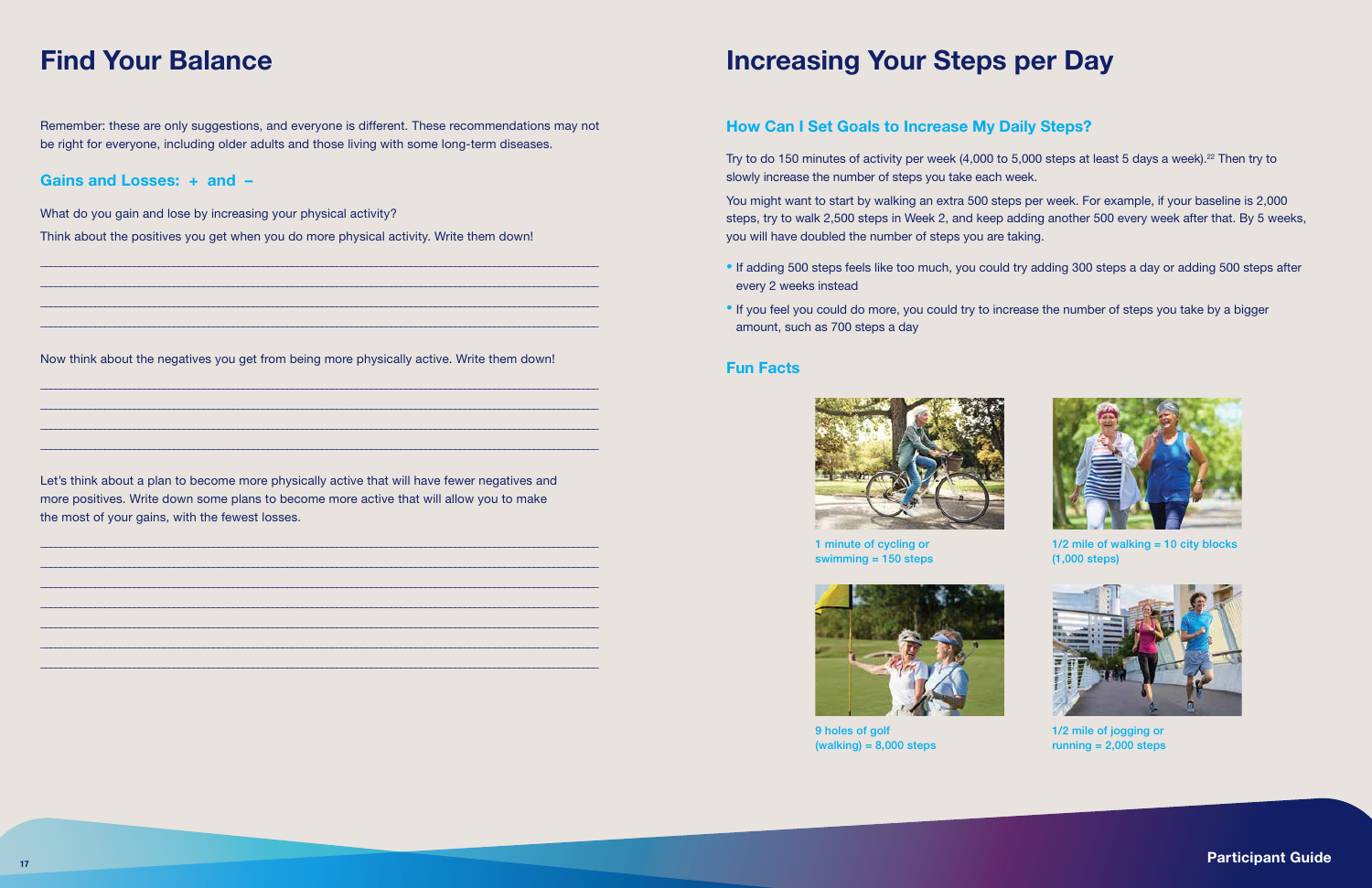### Setting Your Goals

### Week 1: Getting your baseline

Starting tomorrow morning, immediately after waking up, put on your activity tracker and go about your normal activities. Remember, the first week you will be figuring out your baseline. These are your normal activities for the week. At the end of 7 days, capture your steps. This is your baseline per day.

### Enter the number below

Baseline steps per day after 7 days:

Steps per day

### Week 2: Setting your new goal

Your first week of goal-setting is going to be a trial week. You will be getting used to wearing your activity tracker. You will find out what kinds of activities help you add steps, and how much physical activity is right for your lifestyle. For your second week, you will need to decide how many steps you would like to add to your last week's baseline.

Example: If your steps per day baseline is 5,000 and you increase it by 300 steps per day, then your new baseline would be increased to 5,300 total steps per day. How sure are you that you will stick to your new baseline goal for the second week? Remember: You need to be very confident that you will reach your new goal. If not, then lower your goal to a number you can reach. Be sure you can reach your goal for at least 5 days a week! How many days of the week are you sure that you will reach your daily activity goal over the next week?

### \_\_\_\_\_\_\_\_\_\_ Days (1-7)

Be sure you can reach your goal for at least 5 days a week! What plans will you use to get to your goal?

19 Participant Guide in the contract of the contract of the contract of the contract of the contract of the contract of the contract of the contract of the contract of the contract of the contract of the contract of the co

\_\_\_\_\_\_\_\_\_\_\_\_\_\_\_\_\_\_\_\_\_\_\_\_\_\_\_\_\_\_\_\_\_\_\_\_\_\_\_\_\_\_\_\_\_\_\_\_\_\_\_\_\_\_\_\_\_\_\_\_\_\_\_\_\_\_\_\_\_\_\_\_\_\_\_\_\_\_\_\_\_\_\_\_\_\_\_\_\_\_\_\_\_\_\_\_\_\_\_\_\_\_\_\_\_\_\_\_\_\_\_\_\_ \_\_\_\_\_\_\_\_\_\_\_\_\_\_\_\_\_\_\_\_\_\_\_\_\_\_\_\_\_\_\_\_\_\_\_\_\_\_\_\_\_\_\_\_\_\_\_\_\_\_\_\_\_\_\_\_\_\_\_\_\_\_\_\_\_\_\_\_\_\_\_\_\_\_\_\_\_\_\_\_\_\_\_\_\_\_\_\_\_\_\_\_\_\_\_\_\_\_\_\_\_\_\_\_\_\_\_\_\_\_\_\_\_ \_\_\_\_\_\_\_\_\_\_\_\_\_\_\_\_\_\_\_\_\_\_\_\_\_\_\_\_\_\_\_\_\_\_\_\_\_\_\_\_\_\_\_\_\_\_\_\_\_\_\_\_\_\_\_\_\_\_\_\_\_\_\_\_\_\_\_\_\_\_\_\_\_\_\_\_\_\_\_\_\_\_\_\_\_\_\_\_\_\_\_\_\_\_\_\_\_\_\_\_\_\_\_\_\_\_\_\_\_\_\_\_\_

| <b>Making a Plan to Meet Your Goal</b>                                       |  |
|------------------------------------------------------------------------------|--|
| What do you do now that reduces your steps per day?                          |  |
|                                                                              |  |
|                                                                              |  |
| What do you do now that can increase your steps per day?                     |  |
|                                                                              |  |
|                                                                              |  |
| What are some other things you could do to get more steps per day?           |  |
|                                                                              |  |
|                                                                              |  |
| Who can help you to increase your steps per day? How will they help you?     |  |
|                                                                              |  |
|                                                                              |  |
| How sure are you that you can stick to your daily plans?                     |  |
| Not sure<br>Somewhat sure<br>Very sure                                       |  |
| How many days of the week do you feel you can reach your steps per day goal? |  |

Days

## Strategies Goal-Setting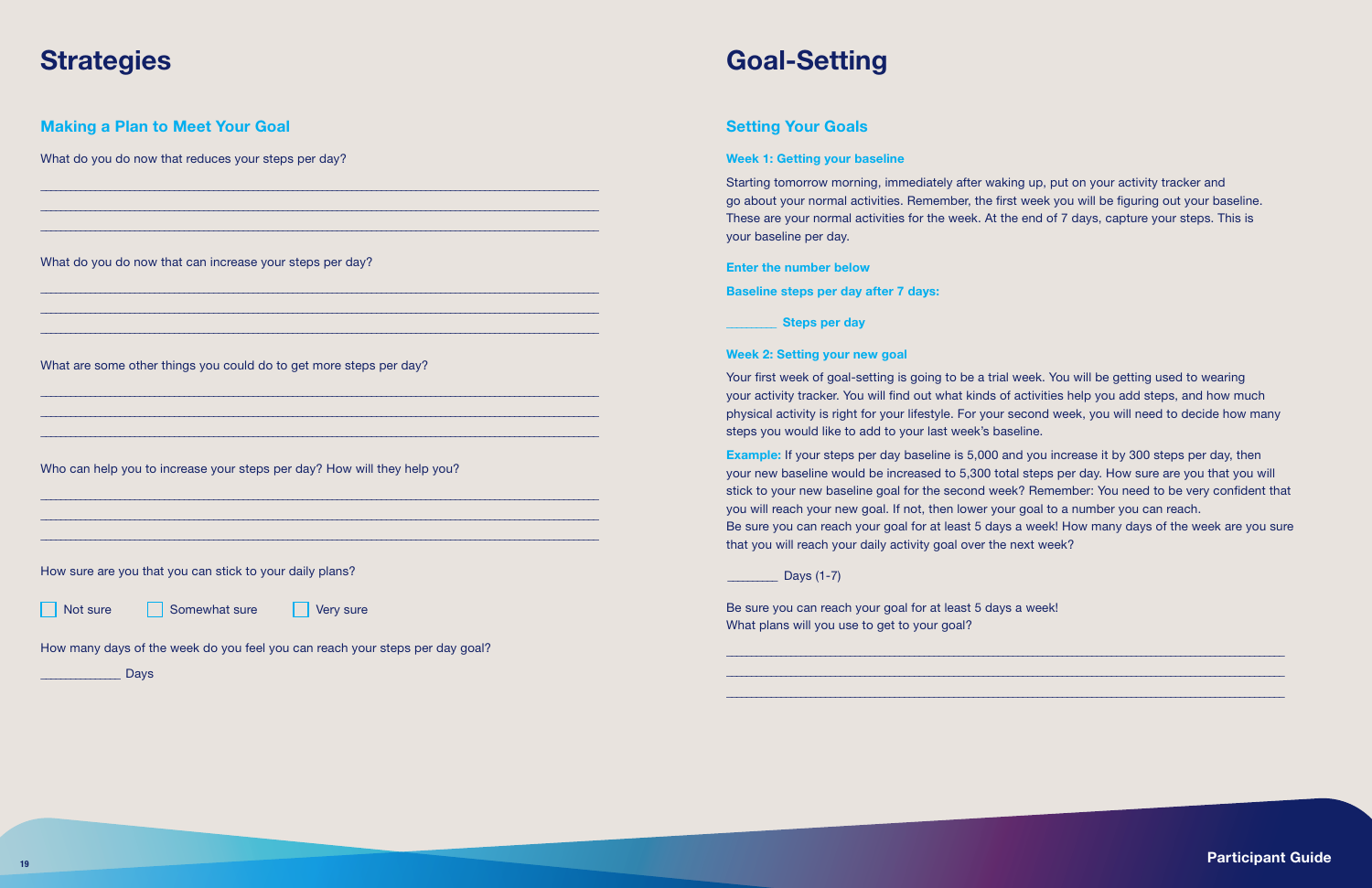There are many ways you can add steps throughout your day. Every step counts. Think steps—anytime, anywhere.

### Getting in Your Steps

### At home

- Walk your dog or offer to walk your neighbor's dog
- Do a fun family challenge to see who can log the most steps in a week
- Reward your family for meeting step goals with fun activities
- Walk to your neighbor's or friend's house instead of calling or driving
- Take several trips to unload groceries from your car
- If you make a call, walk while you talk
- Don't use your TV remote control
- Walk around your house during television commercials
- Get up and move around once every 30 minutes
- Try to take half of your goal steps by noon
- Plan walks into your day, for example, with a friend at the beginning of the day, and with your family at the end of the day
- Take a walk after dinner and make it a family tradition

- Park farther away in store parking lots
- Return your grocery cart to the store
- Avoid elevators-try the stairs instead. Start by walking up just a couple of flights before taking the elevator
- Walk the escalator, don't ride
- Walk, don't drive, for trips less than 1 mile
- Walk at the airport while waiting for your plane and avoid the moving walkways
- Hike some of your local trails
- Take a walk while your kids are playing sports
- Plan active weekends (longer walks, scenic hikes, playing in the park)
- Play golf without an electric cart
- Take a walk and pick up litter in your neighborhood or in a park



#### On the town

## Every Step Counts

### Getting in Your Steps (continued)

### At work

- Get off the bus earlier and walk farther to work
- Take several 10-minute walks during the day
- Choose the farthest entrance to your building. Then walk the long way to your office
- Host "walking" meetings
- Walk to a restroom, water fountain, or copy machine on a different floor
- Take a longer route to your meeting
- Walk a few laps on your floor during breaks, or go outside and walk around the block
- Walk during your lunch break
- Walk to a colleague's office rather than calling or sending e-mail
- Take 5-minute walking breaks from your computer
- Park farther away in the morning and when you go to lunch
- Take the stairs rather than the elevator or the escalator
- Start a break-time walking club with your co-workers
- Get up and move at least once every 30 minutes



21 Participant Guide in the contract of the contract of the contract of the contract of the contract of the contract of the contract of the contract of the contract of the contract of the contract of the contract of the co

## Anytime, Anywhere